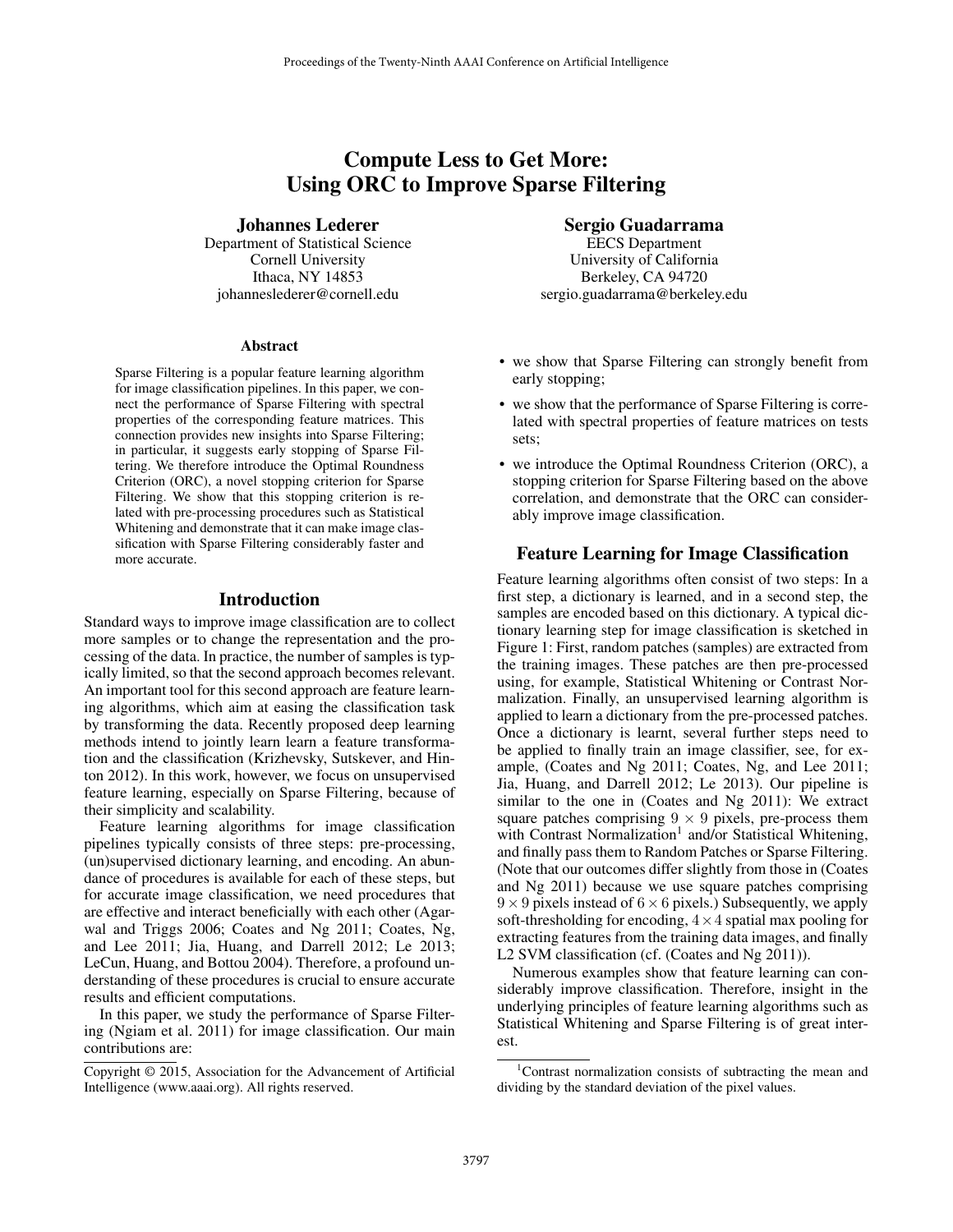

Figure 1: A typical dictionary learning step. Statistical Whitening and Contrast Normalization are examples for preprocessing procedures; Random Patches and Sparse Filtering are examples for unsupervised learning procedures.

In mathematical terms, a feature learning algorithm provides a transformation

$$
\mathcal{F}: \mathbb{R}^{l \times p} \to \mathbb{R}^{n \times p} \qquad (1)
$$
\n
$$
X \mapsto \mathcal{F}(X)
$$

of an original feature matrix  $X \in \mathbb{R}^{l \times p}$  to a new feature matrix  $\mathcal{F}(X) \in \mathbb{R}^{n \times p}$ . We adopt the convention that the rows of the matrices correspond to the features, the columns to the samples; this convention implies in particular that  $l \in$ N is the number of original features,  $p \in \mathbb{N}$  the number of samples, and  $n \in \mathbb{N}$  the number of new features.

# The Optimal Roundness Criterion

# Roundness of Feature Matrices

Feature learning can be seen as trade-off between reducing the correlations of the feature representation and preservation of relevant information. This trade-off can be readily understood looking at Statistical Whitening. For this, recall that pre-processing with Statistical Whitening transforms a set of image patches into a new set of patches by changing the local correlation structure. More precisely, Statistical Whitening transforms patches  $X_{\text{Patch}} \in \mathbb{R}^{n' \times p}$   $(n' < n)$ , that is, subsets of the entire feature matrix, into new patches  $\mathcal{F}_{\text{Patch}}(X_{\text{Patch}})$  such that

$$
\mathcal{F}_{\text{Patch}}(X_{\text{Patch}})^T \mathcal{F}_{\text{Patch}}(X_{\text{Patch}}) = n' I_{n'}.
$$

Statistical Whitening therefore acts locally: while the correlation structures of the single patches are directly and radically changed, the structure of the entire matrix is affected only indirectly. However, these indirect effects on the entire matrix are important for the following. To capture these effects, we therefore introduce the roundness of a feature matrix  $F := \mathcal{F}(X)$  given an original feature matrix X. On a high level, we say that the new feature matrix  $F$  is round if the spectrum of the associated Gram matrix  $FF^T \in \mathbb{R}^{n \times n}$  is narrow. To specify this notion, we denote the ordered eigenvalues of  $F\overline{F}^T$  by  $\sigma_1(F) \geq \cdots \geq \sigma_n(F) \geq 0$  and their mean by  $\overline{\sigma}(F) := \frac{1}{n} \sum_{i=1}^{n} \overline{\sigma_i(F)}$  and define roundness as follows:

**Definition 1.** *For any matrix*  $F \neq 0$ *, we define its roundness as*

$$
r(F) := \frac{\overline{\sigma}(F)}{\sigma_1(F)} \in [0, 1].
$$

The largest eigenvalue  $\sigma_1$  measures the width of the spectrum of the Gram matrix; alternative measures of the width such as the standard deviation of the eigenvalues would

serve the same purpose. The mean of the eigenvalues  $\overline{\sigma}$ , on the other hand, is basically a normalization as the following result illustrates (the proof is found in the supplementary material):

**Theorem 1.** Denote the columns of  $F$  by  $F^1, \ldots, F^p$ . Then, *the mean*  $\overline{\sigma}(F)$  *of the eigenvalues of the Gram matrix*  $FF<sup>T</sup>$ *is constant on*  $S := \{F \in \mathbb{R}^{n \times p} : \|\breve{F}^1\|_2 = \cdots = \|F^p\|_2 = 0\}$ 1} :

$$
\overline{\sigma}(F) := \frac{p}{n} \quad \text{for all } F \in \mathcal{S}.
$$

Definition 1 therefore states that the larger is  $r$ , the narrower is the spectrum of the eigenvalues of the Gram matrix of  $F$ , and therefore, the rounder is the matrix  $F$ . With this notion of roundness at hand, we can now understand the effects of Statistical Whitening: On the one hand, Definition 1 indicates that Statistical Whitening renders single patches perfectly round, that is,  $r(\mathcal{F}_{\text{Patch}}) = 1$ . On the other hand, Statistical Whitening preserves global structures in the feature matrix. In particular, the entire feature matrix is made rounder but *not* rendered perfectly round, that is,  $r(\mathcal{F}(X))$  < 1. In this sense, Statistical Whitening can be seen as trade-off between increasing of roundness and preservation of global structures. It therefore remains to connect roundness and randomization.

### Roundness and Randomness

A connection between roundness and randomization is provided by random matrix theory. To illustrate this connection, we first recall Gordon's theorem for Gaussian random matrices (see (Eldar and Kutyniok 2012, Chapter 5) for a recent introduction to random matrix theory):

**Theorem 2 (Gordon).** Let  $F \in \mathbb{R}^{n \times p}$  be a random matrix *with independent standard normal entries. Then,*

$$
1 - \sqrt{n/p} \le \mathbb{E}\left[\sqrt{\sigma_n(F)/p}\right]
$$
  

$$
\le \mathbb{E}\left[\sqrt{\sigma_1(F)/p}\right] \le 1 + \sqrt{n/p}.
$$

Such exact bounds are available only for matrices with independent standard normal entries, but sharp bounds in probability are available also for other random matrices. For our purposes, the common message of all these bounds is that random matrices with sufficiently many columns (number of samples) have a small spectrum. This means in particular that such matrices are round as the following asymptotic result illustrates (the proof is based on well-known results from random matrix theory and therefore omitted):

**Lemma 1.** Let the number of features  $n \equiv n(p)$  be a func*tion of the number of samples p such that*  $n/p \rightarrow 0$ *. Moreover, for all*  $p \in \{1, 2, \dots\}$ *, let*  $F \equiv F(p)$  *be a random matrix with independent standard normal entries. Then, for*  $all \epsilon > 0$ ,

$$
\mathbb{P}(|r(F)-1| > \epsilon) \to 0 \quad \text{for } p \to \infty,
$$

*that is,*  $r(F)$  *converges in probability to* 1*.* 

Similar results can be derived for non-Gaussian or correlated entries, indicating that random matrices are typically round.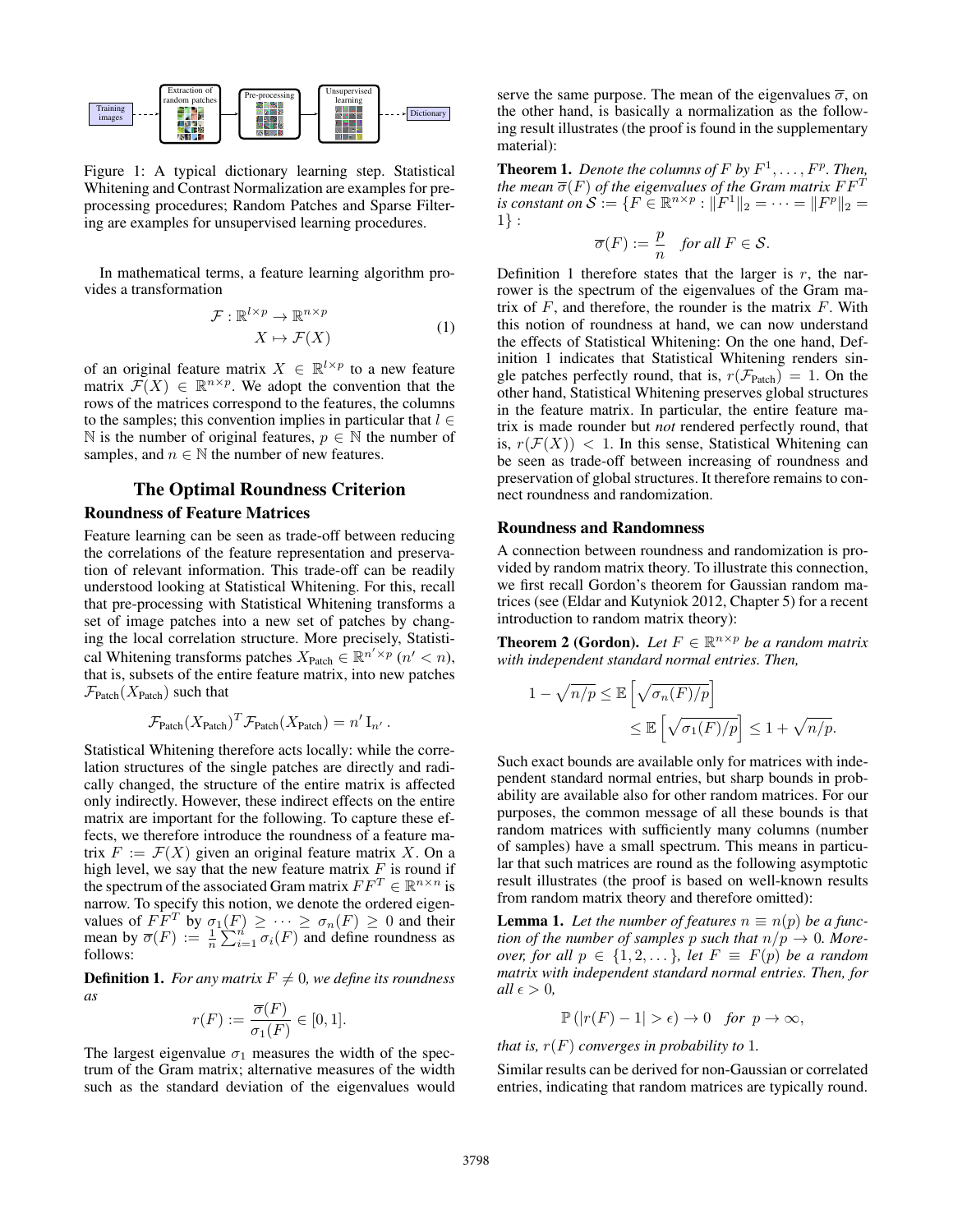

Figure 2: Roundness of random feature matrices with columns drawn from a normal distribution with mean zero and a Toeplitz covariance matrix. For the left plot,  $\rho = 0$ (uncorrelated entries). For the right plot,  $\rho = 0.8$  (correlations that relate to natural images). The roundness is plotted as a function of the number of samples  $p \in [10, 10^4]$  for four different numbers of features  $n \in \{100, 250, 500, 1000\}.$ 

Besides the connection between roundness and randomization, the above results for random matrices also provide a link between roundness and sample sizes. Indeed, we observe that the above results indicate that large samples sizes lead to round matrices. To make this link more tangible, we conduct simulations with Toeplitz matrices, which can model local correlations that are typical for nearby pixels in natural images (Girshick and Malik 2013). To this end, we first recall that for any fixed parameter  $\rho \in [0, 1)$ , the entries of a Toeplitz matrix  $T_\rho$  are defined as<sup>2</sup>  $(T_\rho)_{ij} := \rho^{|i-j|}$ . We now construct a feature matrix  $U_{\rho}$  by drawing each of its columns, that is, the samples, from the normal distribution with mean zero and covariance matrix  $T_{\rho} \in \mathbb{R}^{n \times n}$ . Toeplitz matrices with  $\rho = 0$  lead to feature matrices with independent entries; Toeplitz matrices with  $\rho = 0.8$  lead to feature matrices with dependence structures that are more similar to dependence structures found in natural images. In Figure 2, we report the roundness of  $U_{\rho}$  for  $\rho = 0$  (plot on the left) and  $\rho = 0.8$  (plot on the right) as a function of the numbers of samples  $p$  for different numbers of features  $n$ . The results are commensurate with the theoretical findings above: First, both plots illustrate that the roundness of matrices increases if the number of samples is increased but decreases if the number of features is increased (cf. Theorem 2 and Lemma 1). Second, a comparison of the two plots illustrate that the roundness is larger for  $\rho = 0$  than for  $\rho = 0.8$  (since  $T_0$  is perfectly round while  $T_{0.8}$  is not).

### Optimal Roundness Criterion (ORC)

The above discussion suggest that optimal feature learning is the result of a trade-off between increasing the roundness of the feature matrix and preserving global structures in the data. In this part, we want to exploit this insight to understand and improve iterative feature learning algorithms. Common feature learning algorithms consist of transformations that are defined as minimizers of a functional. These functionals are then often computed iteratively via a se-

quence of gradient based operations. In this paper, we therefore focus on feature learning algorithms where the transformation  $\mathcal F$  as in (1) is the limit of a sequence of transformations  $(\mathcal{G}_k)_{k\in\mathbb{N}}$ , that is,

$$
\mathcal{F}=\lim_{k\to\infty}\mathcal{G}_k,
$$

where for all  $k \in \mathbb{N}$ ,

$$
\mathcal{G}_k: \mathbb{R}^{l \times p} \to \mathbb{R}^{n \times p}
$$

$$
X \mapsto \mathcal{G}_k(X).
$$

A prominent representative of such iterative algorithms is Sparse Filtering. Sparse Filtering consists of normalizations and the minimization of an  $\ell_1$ -criterion (see next Section). It is reasonable to assume that these operations - similar to the local changes by Statistical Whitening - preserve certain global structures of the feature matrix. In view of a tradeoff between roundness and preservation of global structures, we are therefore interested in stopping the iterations as soon as the roundness is maximized. More formally, we introduce the ORC, which serves as stopping criterion to maximize the roundness:

Definition 2. *Let* r *be the roundness introduced in Definition 1. The Optimal Roundness Criterion (ORC) replaces the transformation* F *by*

 $\widehat{\mathcal{G}} := \mathcal{G}_{\widehat{k}}$ 

*for*

$$
\widehat{k} := \underset{k \in \mathbb{N}}{\arg \max} \{ r(\mathcal{G}_{k'}) < r(\mathcal{G}_k) \text{ for all } k' < k \}
$$

# *if the arg-maximum is finite and*  $\widehat{G} := \mathcal{F}$  *otherwise.*

The ORC assures that the computations continue only as long as the roundness increases. Assuming that certain global structures are preserved by the transformations, the ORC provides an optimization scheme for the performance of iterative feature learning algorithms. One could also think of modifications of the ORC that include an additive constant or a factor to force larger increases or to allow for temporary decreases of the roundness.

# Image Classification on CIFAR-10

For our all experiments, we use the CIFAR-10 dataset (Krizhevsky and Hinton  $2009)^3$ . This dataset consists of 60 000 color images partitioned into 10 classes, each containing 6 000 images. Each of the images comprises  $32 \times 32$ pixels. The dataset is split into a training set with 50 000 images and a test set with 10 000 images. From the training set, we randomly select 10 000 patches for the unsupervised feature learning. These patches are also used to determine the parameters of Contrast Normalization and Statistical Whitening (if applied).

<sup>&</sup>lt;sup>2</sup>We set  $0^k := 1$  for  $k = 0$  and  $0^k := 0$  for  $k \neq 0$ .

<sup>3</sup> http://www.cs.toronto.edu/∼kriz/cifar.html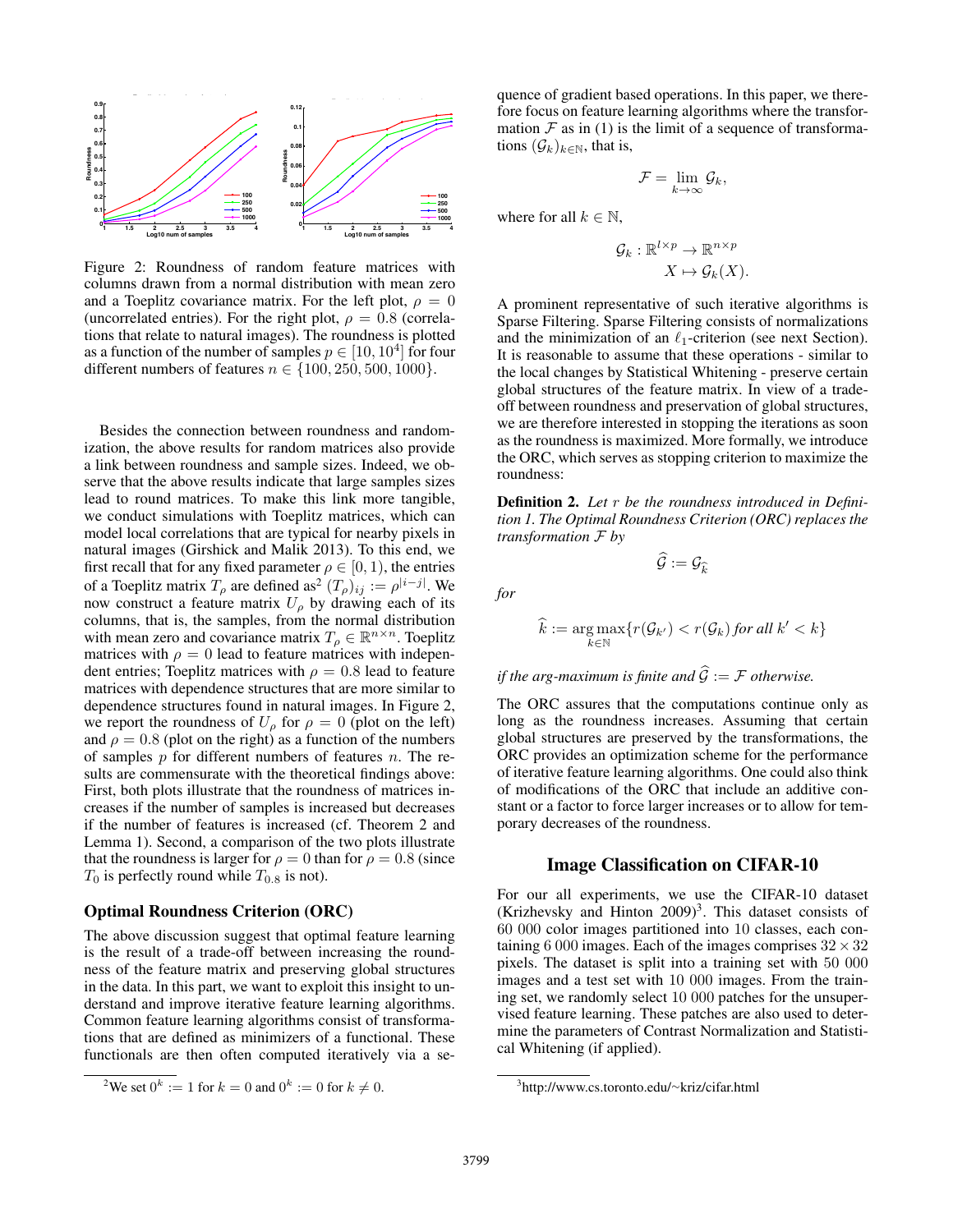| Num | Norm.          | White.         | Round.    | Acc.   |
|-----|----------------|----------------|-----------|--------|
| 243 | N <sub>0</sub> | Nο             | 0.0041    | 32.50% |
| 243 | Yes            | N <sub>0</sub> | 0.0131    | 63.65% |
| 243 | N <sub>0</sub> | Yes            | 0.2080    | 65.01% |
| 243 | Yes            | Yes            | 0.1548    | 64 34% |
| 486 | N <sub>0</sub> | N <sub>0</sub> | 0.0021    | 31.67% |
| 486 | Yes            | N <sub>0</sub> | 0.0062    | 66 14% |
| 486 | N <sub>0</sub> | Yes            | 0 1 1 3 4 | 67.08% |
| 486 | Yes            | Yes            | 0.0965    | 67.84% |

Table 1: Roundness and accuracy of Random Patches with and without Contrast Normalization and Statistical Whitening.

| Num | ORC            | Round. | Acc.   |
|-----|----------------|--------|--------|
| 243 | N <sub>0</sub> | 0.0519 | 57.66% |
| 243 | Yes            | 0.1425 | 62.47% |
| 486 | N <sub>0</sub> | 0.0495 | 58.19% |
| 486 | Yes            | 0.0908 | 63.80% |

Table 2: Roundness and accuracy of Sparse Filtering with and without early stopping based on the ORC.

# Random Patches

For the dictionary learning step, it was shown that simple randomized procedures combined with Statistical Whitening work surprisingly well (Coates and Ng 2011; Jarrett et al. 2009; Saxe et al. 2011). A popular example is Random Patches, which creates a dictionary matrix by simply stacking up randomly selected samples. In Table 1, we report the influence of Contrast Normalization and Statistical Whitening on Random Patches (cf. (Coates and Ng 2011)). We see that Statistical Whitening is very beneficial for Random Patches and increases the roundness of the transformed feature matrix. This suggests that the roundness can be used as an indicator for the performance of feature learning. (Note that the roundness is on different scales for different numbers of features and can therefore not be compared for different numbers of features.)

# Sparse Filtering

Sparse Filtering (Ngiam et al. 2011) is an unsupervised feature learning algorithm that computationally scales particularly well with the dimensions. To recall the definition of Sparse Filtering, we denote by  $\mathcal{N} : \mathbb{R}^{n \times p} \to \mathbb{R}^{n \times p}$  the function that first normalizes<sup>4</sup> the rows of a matrix in  $\mathbb{R}^{n \times p}$ to unit Euclidean norm and then normalizes the columns of the resulting matrix to unit Euclidean norm. For any fixed matrix  $X \in \mathbb{R}^{l \times p}$ , we then define a matrix  $W_X \in \mathbb{R}^{n \times l}$ 



Figure 3: Intermediate outcomes of Sparse Filtering at every 20 iterations. Test accuracy (blue, solid curve), training accuracy (green, solid curve), roundness on the training set (red, dashed curve), and correlations with the test accuracy (numbers in brackets). To enhance visibility, all curves are normalized to have zero mean and unit standard deviation.

such that

$$
W_X \in \underset{W \in \mathbb{R}^{n \times l}}{\arg \min} \, ||\mathcal{N}(WX)||_1 \tag{2}
$$

if the minimum is finite and  $W_X := 0$  otherwise. Sparse Filtering is then the transformation

$$
\mathcal{F}_{SF} : \mathbb{R}^{l \times p} \to \mathbb{R}^{n \times p}
$$
  

$$
X \mapsto \mathcal{F}_{SF}(X) := W_X X.
$$
 (Sparse Filtering)

However, we now show by making the normalizations explicit that these normalizations make Sparse Filtering intricate. For this, we define the rank one matrices  $E_1, \ldots, E_n \in$  $\mathbb{R}^{n \times n}$  via

$$
(E_i)_{kl} := \delta_{kl}\delta_{ik} \qquad \forall i, k, l \in \{1, \dots, n\}
$$

and  $G_1, \ldots, G_p \in \mathbb{R}^{p \times p}$  via

$$
(G_i)_{kl} := \delta_{kl}\delta_{ik} \qquad \forall i, k, l \in \{1, \dots, p\}
$$

where  $\delta$  is the usual Kronecker delta. This then yields the following form of Definition (2).

**Theorem 3.** *The matrix*  $W_X$  *in (2) is the minimizer of* 

$$
\left\| \left[ \sum_{i=1}^{n} E_i W X (W X)^T E_i \right]^{\frac{1}{2}} W X \times \right\|
$$
  
 
$$
\times \left[ \sum_{i=1}^{p} G_i (W X)^T \left[ \sum_{i=1}^{n} E_i W X (W X)^T E_i \right]^{\frac{1}{2}} W X G_i \right]^{\frac{1}{2}} \right\|_1
$$

*over all matrices*  $W \in \mathbb{R}^{l \times n}$ .

Although Sparse Filtering is sometimes claimed to have sparsity properties due to the involvement of the  $\ell_1$ -norm (similar as the Lasso (Tibshirani 1996), for example), the above reformulation demonstrates that this is far from obvious and needs further clarification.

<sup>&</sup>lt;sup>4</sup>We set  $0/0 := 0 * \infty := \infty$  in the corresponding operations ensure that (2) is well defined.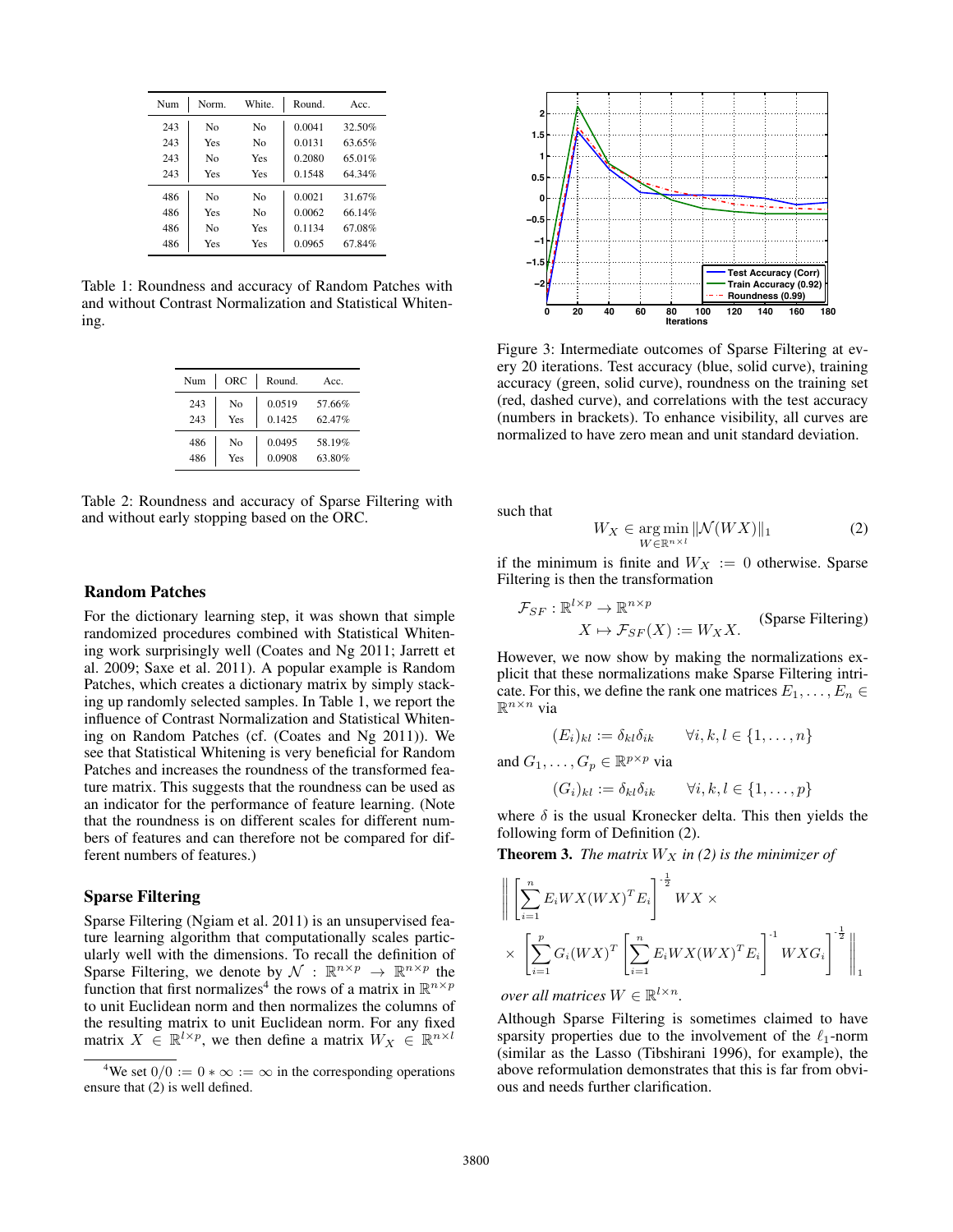

Figure 4: Intermediate outcomes of Sparse Filtering at every 2 iterations. Test accuracy (blue, solid curve), training accuracy (green, solid curve), roundness on the training set (red, dashed curve), and correlations with the test accuracy (numbers in brackets). To enhance visibility, all curves are normalized to have zero mean and unit standard deviation.

It is apparent that the choice of the number of features  $n$ influences the performance of Sparse Filtering. As can be seen in Figure /refWe will see below, however, that the choice of the number of iterations surprisingly can have an even larger influence. We are therefore interested in choosing an appropriate number of iterations. A standard approach would involve l-fold cross-validation schemes, but this requires training of l models and is therefore computationally costly. The ORC, on the other hand, can be a computationally feasible alternative to cross-validation. To illustrate this, we compare in Table 2 the outcomes of Sparse Filtering on the CIFAR-10 dataset with and without application of the ORC. We have also computed the intermediate outcomes of Sparse Filtering at every 20 iterations and report in Figure 3 the corresponding test accuracy, training accuracy, roundness on the training set, and correlations with the test accuracy. The roundness on the test set is basically indistinguishable from the roundness on the training set and is therefore not shown. We make three crucial observations: *(i)* the test accuracy of Sparse Filtering peaks at around 20 iterations and then decreases monotonically; *(ii)* the roundness on the training set is highly correlated with the test accuracy; in particular, the locations of the peaks of these curves coincide; *(iii)* the roundness on the training set is highly correlated with the roundness on the test set. These observations suggest that *(i)* Sparse Filtering should be stopped early; *(ii)* the ORC can optimize the performance of Sparse Filtering; *(iii)* it is sufficient to compute the roundness on the training set. To further support these claims, we have also computed the intermediate outcomes of Sparse Filtering at every 2 iterations in the region around the peaks, that is, we have computed a zoomed-in version of Figure 3. We report the results in Figure 4. We observe that training accuracy, test accuracy, and roundness are highly correlated, which corroborates the above claims and therefore confirms the potential

of the ORC. We finally note that the curves in the zoomedin version are wiggly not only because of the randomness involved but also because computations of gradients over a small number of iterations involve numerical imprecisions.

# Conclusions and Outlook

The spectral analysis of feature matrices is a novel and promising approach to feature learning. In particular, our results show that this "geometric" approach can provide new interpretations and substantial improvements of wide-spread feature learning tools such as Statistical Whitening, Random Patches, and Sparse Filtering. For example, we have revealed that Sparse Filtering can, quite surprisingly, deteriorate with increasing number of iterations and can be made considerably faster and more accurate by early stopping according to the spectrum of the intermediate feature matrices.

Regarding the theory, it would be of interest to obtain, for specific procedures, predictions on how the roundness changes with the iterations and to what it converges in the limit.

In an extended version of this paper, we are planning to include an analysis of Roundness in Convolutional Neural Networks (CNNs) (Fukushima 1980). After being neglected for many years, CNNs have received an enormous deal of attention recently, see (Krizhevsky, Sutskever, and Hinton 2012; Girshick et al. 2013) and many others. We therefore expect that the application of our approach to CNNs can be of substantial interest.

#### Acknowledgments

We thank the reviewers for their insightful comments.

# Appendix: Proofs

We denote in the following the columns and rows of any matrix M by  $M^1, \ldots, M^p$  and  $M_1, \ldots, M_n$ , respectively.

*Proof of Theorem 1.* The matrix  $FF^T$  is symmetric and can therefore be diagonalized. This implies that there is an orthogonal orthogonal matrix  $A \in \mathbb{R}^{n \times n}$  such that the diagonal entries of  $AFF^T A^T \in \mathbb{R}^{n \times n}$  are  $\sigma_1(F), \ldots, \sigma_n(F)$ . For this matrix  $A$ , it then holds

$$
\overline{\sigma}(F) = \frac{1}{n} \sum_{i=1}^{n} \sigma_i(F)
$$

$$
= \frac{1}{n} \sum_{i=1}^{n} (AFF^{T}A^{T})_{ii}
$$

$$
= \frac{1}{n} \operatorname{trace}(AFF^{T}A^{T}).
$$

Next, we invoke the cyclic property of the trace and the orthogonality of the matrix  $A$  to obtain

trace(
$$
AFF^T A^T
$$
) = trace( $F^T A^T AF$ )  
= trace( $F^T F$ )  
= 
$$
\sum_{i=1}^p (F^T F)_{ii}.
$$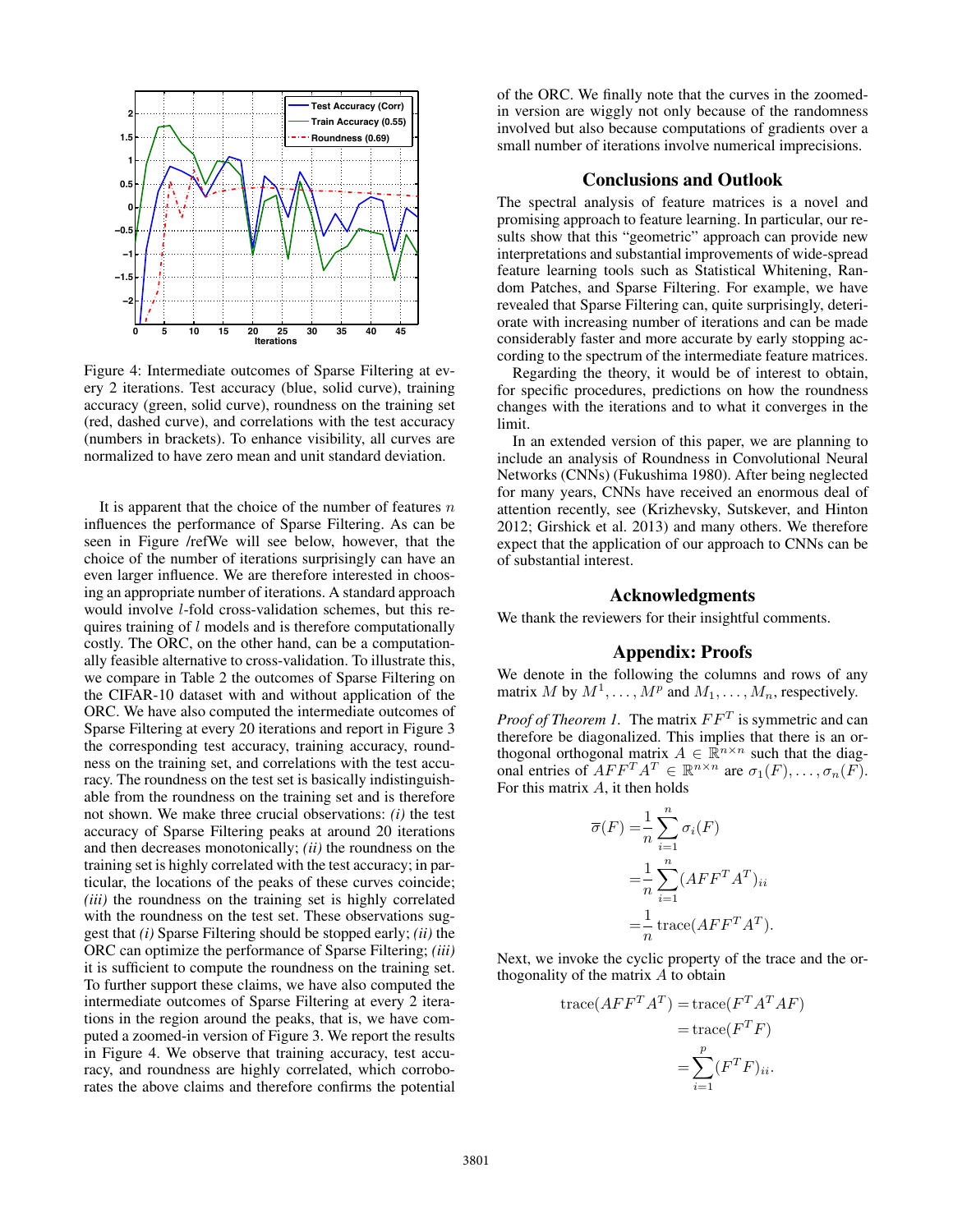Finally, we note that the normalization of the columns of  $F$ yields

$$
(F^T F)_{ii} = (F^i)^T F^i = ||F^i||_2^2 = 1
$$

for all  $i \in \{1, \ldots, p\}$ . The desired result

$$
\overline{\sigma}(F) = \frac{1}{n} \sum_{i=1}^{p} 1 = \frac{p}{n}
$$

can now derived combining the three displays.

*Proof of Theorem 3.* We first show that for a matrix  $A \in$  $\mathbb{R}^{n \times p}$ , the corresponding matrix  $A^R \in \mathbb{R}^{n \times p}$  with normalized rows can be written as

$$
A^{R} = \left[\sum_{i=1}^{n} E_{i} A A^{T} E_{i}\right]^{-1/2} A.
$$
 (Claim 1)

To this end, we observe that the normalization of the rows of the matrix A corresponds to the matrix multiplication

$$
A^R = D^R A,
$$

where  $D^R \in \mathbb{R}^{n \times n}$  is the diagonal matrix with nonzero entries

$$
(D^{R})_{ii} = 1/\sqrt{\sum_{j=1}^{p} (A_{ij})^{2}} \quad \forall i \in \{1, ..., n\}.
$$

Next, we note that

$$
\sum_{j=1}^{p} (A_{ij})^2 = (AA^T)_{ii} \qquad \forall i \in \{1, ..., n\}
$$

and therefore

$$
((D^{R})^{1})_{ii} = 1/(D^{R})_{ii} = \sqrt{(AA^{T})_{ii}} \qquad \forall i \in \{1, ..., n\}.
$$

This yields the matrix equation

$$
(D^R)^{-2} = \sum_{i=1}^n E_i A A^T E_i
$$

and therefore

$$
D^R = \left[\sum_{i=1}^n E_i A A^T E_i\right]^{1/2}.
$$

This proves the first claim.

We now show that for a matrix  $B \in \mathbb{R}^{n \times p}$ , the corresponding matrix  $B^C \in \mathbb{R}^{n \times p}$  with normalized columns is given by

$$
B^C = B \left[ \sum_{i=1}^p G_i B^T B G_i \right]^{1/2}.
$$
 (Claim 2)

We first note that we can write the normalization step - this time for the columns - as the matrix multiplication

$$
B^C = BD^C,
$$

where  $D^C \in \mathbb{R}^{p \times p}$  is the diagonal matrix with entries

$$
(D^{C})_{ii} = 1/\sqrt{\sum_{j=1}^{n} (B_{ji})^{2}} \quad \forall i \in \{1, ..., p\}.
$$

Next, we note that

$$
\sum_{j=1}^{n} (B_{ji})^2 = (B^T B)_{ii} \quad \forall i \in \{1, ..., p\},
$$

and therefore for the inverse diagonal matrix

$$
((D^{C})^{-1})_{ii} = 1/(D^{C})_{ii} = \sqrt{(B^{T}B)_{ii}} \quad \forall i \in \{1, ..., p\}.
$$

This yields the matrix equation

$$
(D^C)^{-2} = \sum_{i=1}^p G_i B^T B G_i
$$

and therefore

 $\Box$ 

$$
D^C = \left[\sum_{i=1}^p G_i B^T B G_i\right]^{1/2}.
$$

This proves the second claim.

We now consider  $F_W := W X \in \mathbb{R}^{n \times p}$  for an arbitrary matrix  $W \in \mathbb{R}^{n \times p}$  and apply Claim 1 and Claim 2: Setting  $A = F_W$ , we obtain from Claim 1 that normalizing the rows of the matrix  $F_W$  yields the matrix  $F_W^R \in \mathbb{R}^{n \times p}$  given by

$$
F_W^R := \left[\sum_{i=1}^n E_i F_W F_W^T E_i\right]^{-1/2} F_W.
$$

This implies in particular

$$
(F_W^R)^T F_W^R = F_W^T \left[ \sum_{i=1}^n E_i F_W F_W^T E_i \right]^{-1} F_W.
$$

Setting then  $B = F_W^R$ , we obtain from Claim 2 and the two previous displays that the matrix  $F_W$  becomes after normalizing its rows and then its columns the matrix

$$
\left[\sum_{i=1}^{n} E_i F_W F_W^T E_i\right]^{-1/2} F_W \times \times \left[\sum_{i=1}^{p} G_i F_W^T \left[\sum_{i=1}^{n} E_i F_W F_W^T E_i\right]^{-1} F_W G_i\right]^{-1/2}.
$$

The desired result can then be deduced from the definition of  $W_X$  in (2). П

# Appendix

We also present numerical outcomes for a different random splitting of the CIFAR-10 dataset. In particular, we recompute Figures 3 and 4 for a different splitting and give the results in Figures 5 and 6 below. The conclusions are virtually the same as above, which further corroborates our findings.

# References

Agarwal, A., and Triggs, B. 2006. Hyperfeatures–multilevel local coding for visual recognition. In *European Conference for Computer Vision (ECCV)*. 30–43.